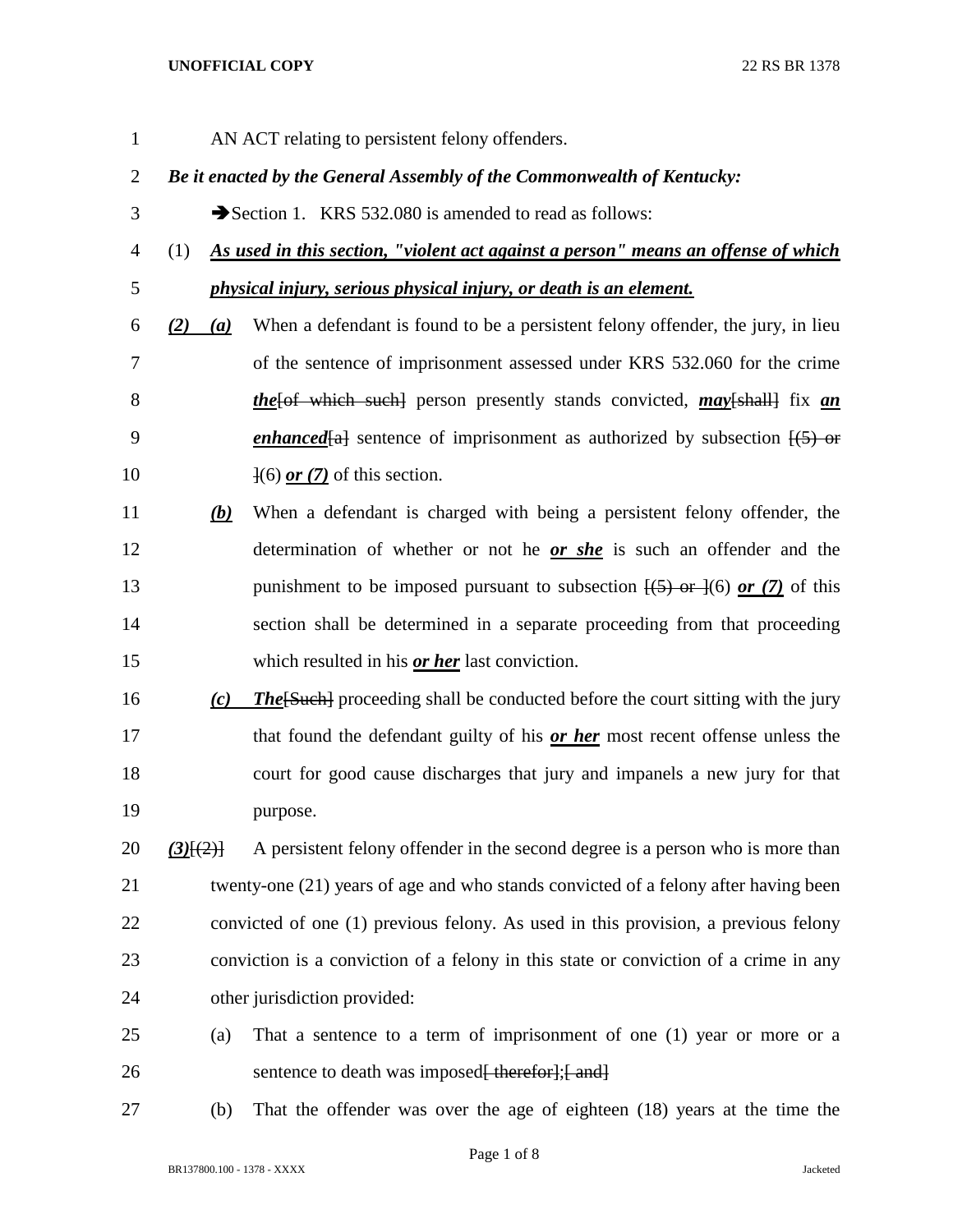| 1              |               | offense was committed; and                                                              |
|----------------|---------------|-----------------------------------------------------------------------------------------|
| $\overline{2}$ | (c)           | That the offender:                                                                      |
| 3              |               | [Completed service of the sentence imposed on the previous felony<br>1.                 |
| $\overline{4}$ |               | conviction within five $(5)$ years prior to the date of commission of the               |
| 5              |               | felony for which he now stands convicted; or                                            |
| 6              |               | -Was on probation, parole, postincarceration supervision, conditional<br>2.             |
| 7              |               | discharge, conditional release, furlough, appeal bond, or any other form                |
| 8              |               | of legal release from any of the previous felony convictions at the time                |
| 9              |               | of commission of the felony for which he <i>or she</i> now stands convicted;            |
| 10             |               | $[0$ r                                                                                  |
| 11             |               | Was discharged from probation, parole, postincarceration supervision,<br>3.             |
| 12             |               | conditional discharge, conditional release, or any other form of legal                  |
| 13             |               | release on any of the previous felony convictions within five (5) years                 |
| 14             |               | prior to the date of commission of the felony for which he now stands                   |
| 15             |               | convicted; orl                                                                          |
| 16             |               | $2.4$ . Was in custody from the previous felony conviction at the time of               |
| 17             |               | commission of the felony for which he <u>or she</u> now stands convicted; or            |
| 18             |               | 3.[5.] Had escaped from custody while serving any of the previous felony                |
| 19             |               | convictions at the time of commission of the felony for which he or she                 |
| 20             |               | now stands convicted.                                                                   |
| 21             | $(4)$ $(3)$ } | A persistent felony offender in the first degree is a person who is more than           |
| 22             |               | twenty-one (21) years of age and who stands convicted of a felony after having been     |
| 23             |               | convicted of two $(2)$ or more felonies, or one $(1)$ or more felony sex crimes against |
| 24             |               | a minor as defined in KRS 17.500, and now stands convicted of any one (1) or more       |
| 25             |               | felonies. As used in this provision, a previous felony conviction is a conviction of a  |
| 26             |               | felony in this state or conviction of a crime in any other jurisdiction provided:       |
| 27             | (a)           | That a sentence to a term of imprisonment of one $(1)$ year or more or a                |

Page 2 of 8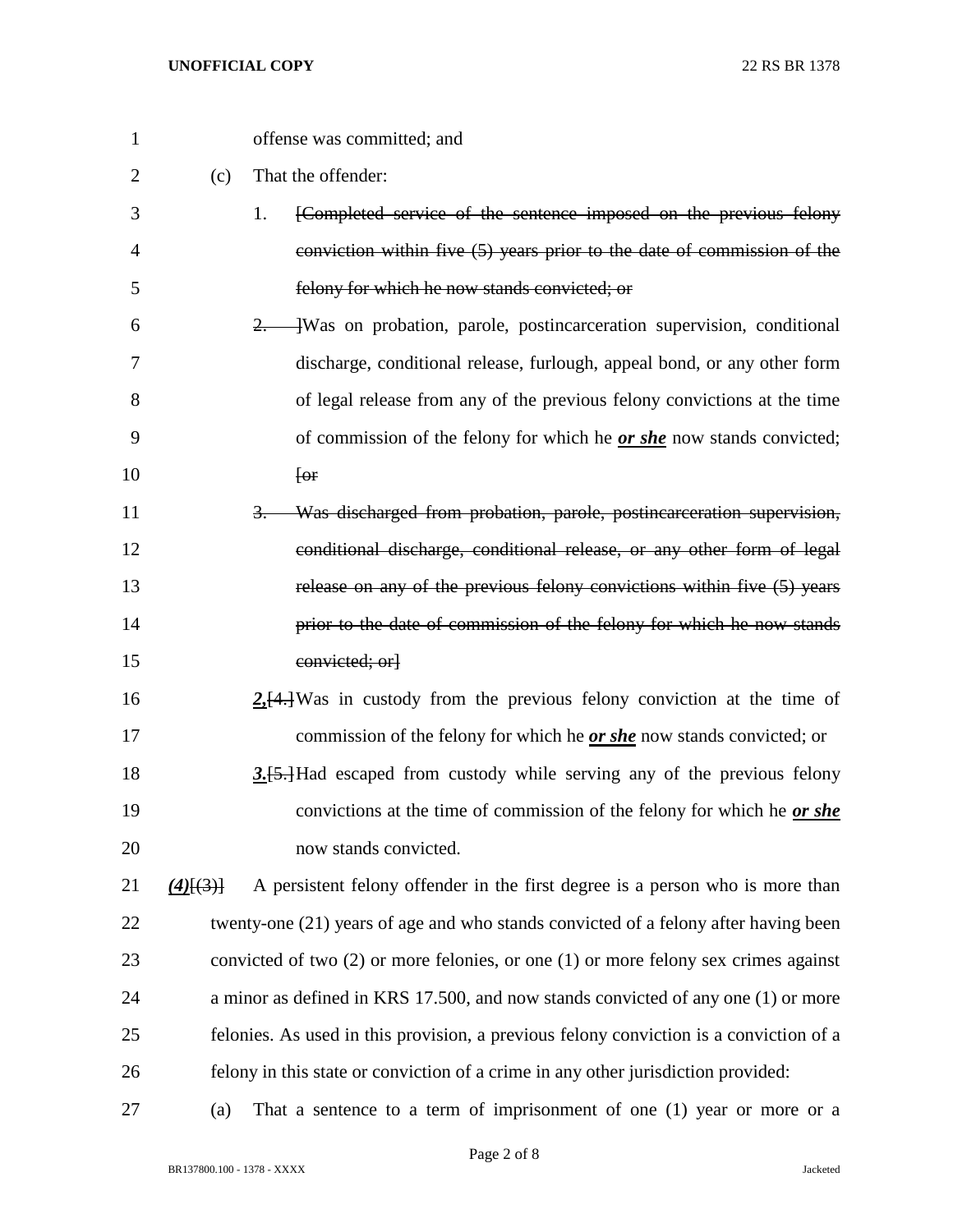| $\mathbf{1}$ |                 | sentence to death was imposed therefor; [and]                                          |
|--------------|-----------------|----------------------------------------------------------------------------------------|
| 2            | (b)             | That the offender was over the age of eighteen $(18)$ years at the time the            |
| 3            |                 | offense was committed; and                                                             |
| 4            | (c)             | That the offender:                                                                     |
| 5            |                 | [Completed service of the sentence imposed on any of the previous<br>1.                |
| 6            |                 | felony convictions within five (5) years prior to the date of the                      |
| 7            |                 | commission of the felony for which he now stands convicted; or                         |
| 8            |                 | -Was on probation, parole, postincarceration supervision, conditional<br>2.            |
| 9            |                 | discharge, conditional release, furlough, appeal bond, or any other form               |
| 10           |                 | of legal release from any of the previous felony convictions at the time               |
| 11           |                 | of commission of the felony for which he <i>or she</i> now stands convicted;           |
| 12           |                 | [ <sub>or</sub> ]                                                                      |
| 13           |                 | Was discharged from probation, parole, postincarceration supervision,<br>$3-$          |
| 14           |                 | conditional discharge, conditional release, or any other form of legal                 |
| 15           |                 | release on any of the previous felony convictions within five (5) years                |
| 16           |                 | prior to the date of commission of the felony for which he now stands                  |
| 17           |                 | convicted; orl                                                                         |
| 18           |                 | $2.4$ . Was in custody from the previous felony conviction at the time of              |
| 19           |                 | commission of the felony for which he <u>or she</u> now stands convicted; or           |
| 20           |                 | 3.[5.] Had escaped from custody while serving any of the previous felony               |
| 21           |                 | convictions at the time of commission of the felony for which he or she                |
| 22           |                 | now stands convicted.                                                                  |
| 23           | $(5)$ [ $(4)$ ] | For the purpose of determining whether a person has two (2) or more previous           |
| 24           |                 | felony convictions, two (2) or more convictions of crime for which that person         |
| 25           |                 | served concurrent or uninterrupted consecutive terms of imprisonment shall be          |
| 26           |                 | deemed to be only one $(1)$ conviction, unless one $(1)$ of the convictions was for an |
| 27           |                 | offense committed while that person was imprisoned.                                    |

Page 3 of 8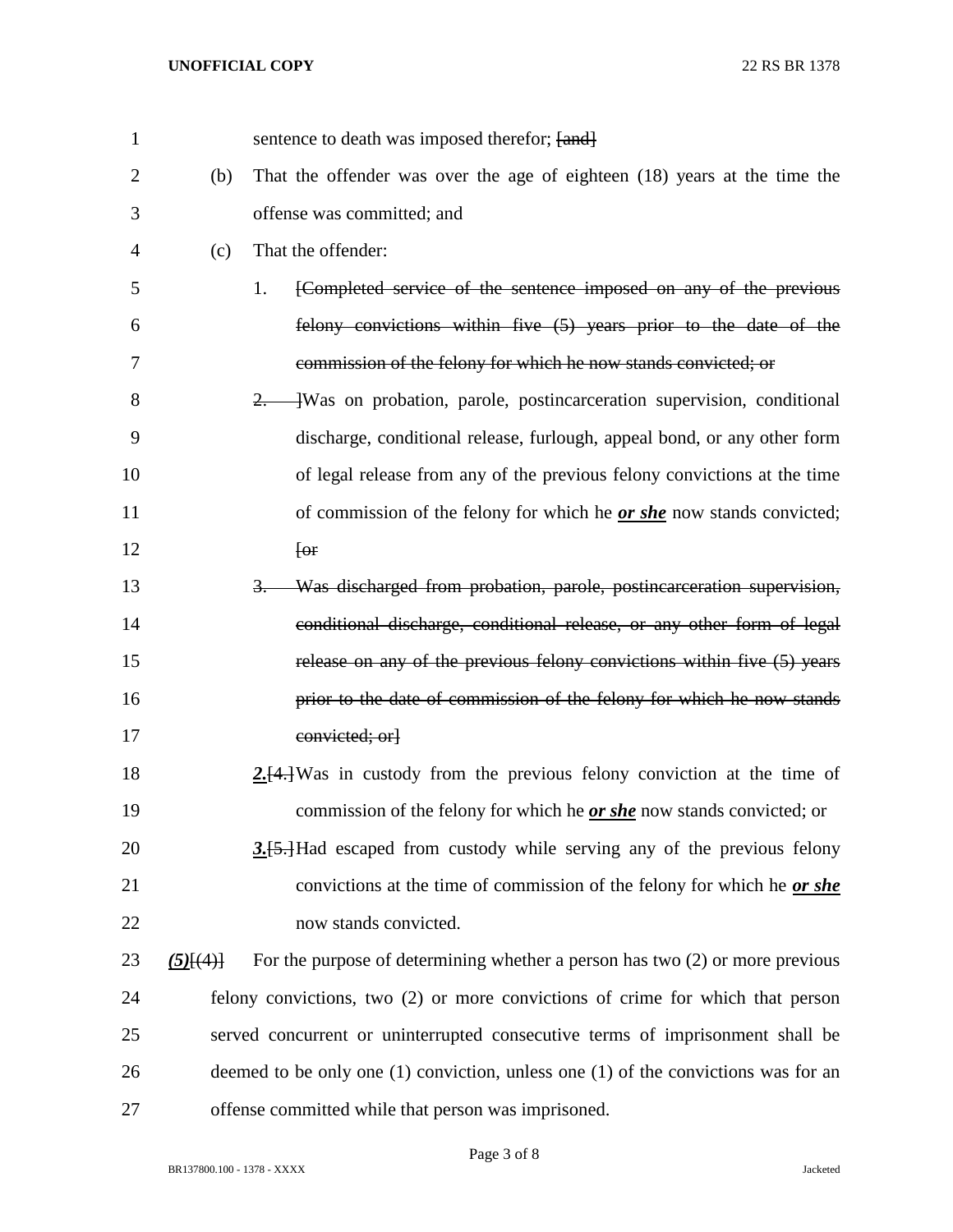# *(6)*[(5)] *(a) If a jury elects to impose an enhanced sentence under subsection (2) of this section,* a person who is found to be a persistent felony offender in the second degree shall be sentenced to an indeterminate term of imprisonment pursuant to the sentencing provisions of KRS 532.060(2) for the next highest degree than the offense for which convicted. *(b)* A person who is found to be a persistent felony offender in the second degree shall not be eligible for probation, shock probation, or conditional discharge, unless all offenses for which the person stands convicted are *Class C or* Class D felony offenses which do not involve a violent act against a person, in which case probation, shock probation, or conditional discharge may be granted. *(c)* A Violent offender who is found to be a persistent felony offender in the second degree shall not be eligible for parole except as provided in KRS 439.3401. *(7)*[(6)] *If a jury elects to impose an enhanced sentence under subsection (2) of this section,* a person who is found to be a persistent felony offender in the first degree shall be sentenced to imprisonment as follows: (a) If the offense for which he *or she* presently stands convicted is a Class A or Class B felony, or if the person was previously convicted of one (1) or more sex crimes committed against a minor as defined in KRS 17.500 and presently stands convicted of a subsequent sex crime, a persistent felony offender in the first degree shall be sentenced to an indeterminate term of imprisonment, the 23 maximum of which shall not be less than twenty (20) years nor more than fifty (50) years, or life imprisonment, or life imprisonment without parole for twenty-five (25) years for a sex crime committed against a minor; (b) If the offense for which he *or she* presently stands convicted is a Class C or

Page 4 of 8

Class D felony, a persistent felony offender in the first degree shall be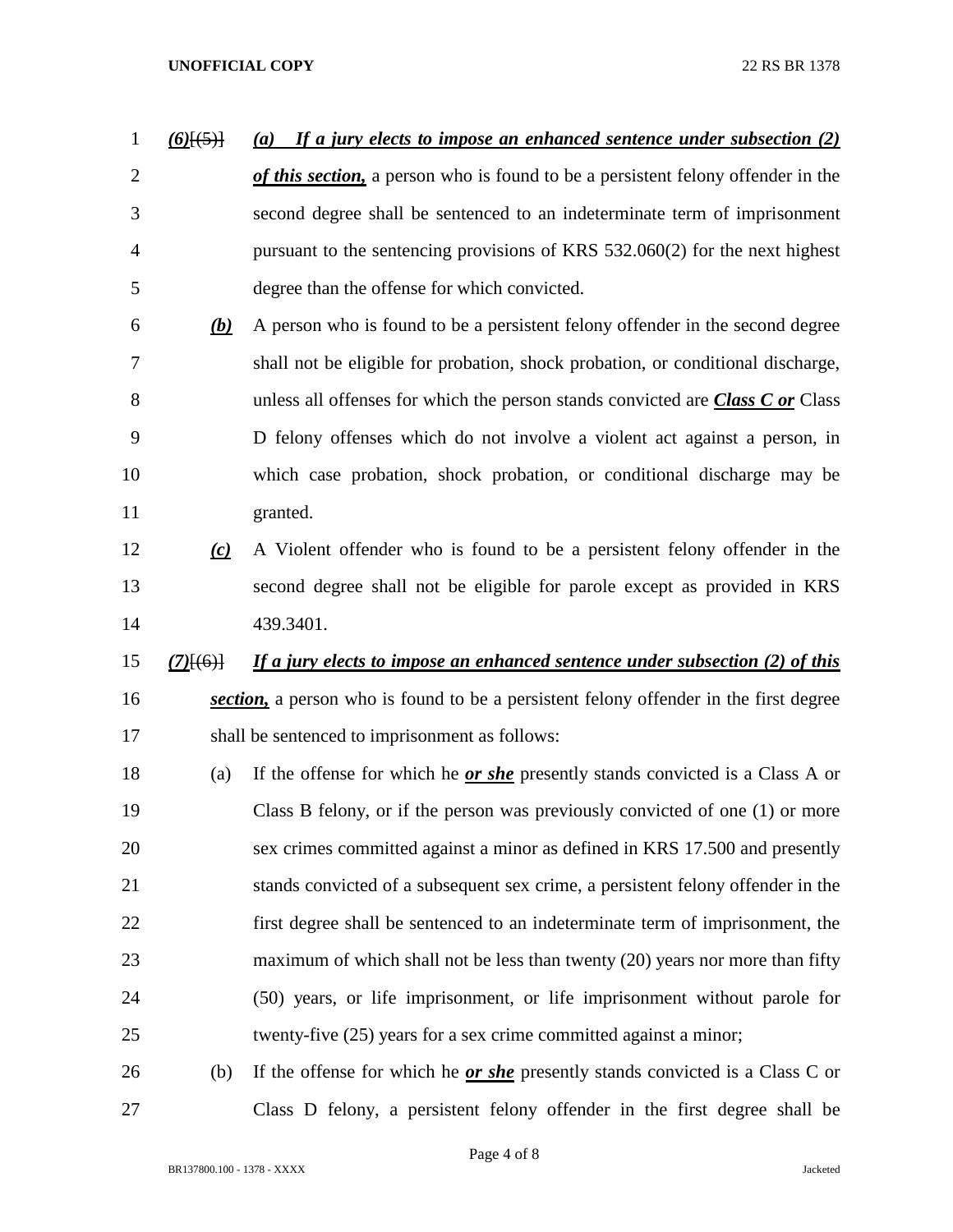| $\mathbf{1}$   |                       | sentenced to an indeterminate term of imprisonment, the maximum of which                        |
|----------------|-----------------------|-------------------------------------------------------------------------------------------------|
| $\overline{2}$ |                       | shall not be less than ten $(10)$ years nor more than twenty $(20)$ years.                      |
| 3              | $(8)$ $(7)$           | If a jury elects to impose an enhanced sentence under subsection (2)<br>(a)                     |
| $\overline{4}$ |                       | of this section, a person who is found to be a persistent felony offender in the                |
| 5              |                       | first degree shall not be eligible for probation, shock probation, or conditional               |
| 6              |                       | discharge, unless all offenses for which the person stands convicted are <i>Class</i>           |
| 7              |                       | $C$ or Class D felony offenses which do not involve a violent act against a                     |
| 8              |                       | person or a sex crime as that term is defined in KRS 17.500, in which case,                     |
| 9              |                       | probation, shock probation, or conditional discharge may be granted.                            |
| 10             | (b)                   | If the offense the person presently stands convicted of is a Class A, B, or C                   |
| 11             |                       | felony <i>offense which involves a violent act against a person or a sex crime</i>              |
| 12             |                       | as defined in KRS 17.500, the person shall not be eligible for parole until the                 |
| 13             |                       | person has served a minimum term of incarceration of not less than ten (10)                     |
| 14             |                       | years, unless another sentencing scheme applies.                                                |
| 15             | (c)                   | A violent offender who is found to be a persistent felony offender in the first                 |
| 16             |                       | degree shall not be eligible for parole except as provided in KRS 439.3401.                     |
| 17             | $(9)$ $(8)$ }         | A conviction, plea of guilty, or Alford plea under KRS 218A.1415 shall not                      |
| 18             |                       | trigger the application of this section, regardless of the number or type of prior              |
| 19             |                       | felony convictions that may have been entered against the defendant. $\overline{A}$ conviction, |
| 20             |                       | plea of guilty, or Alford plea under KRS 218A.1415 may be used as a prior felony                |
| 21             |                       | offense allowing this section to be applied if he or she is subsequently convicted of           |
| 22             |                       | a different felony offense.                                                                     |
| 23             | (10)(9)               | <b>The provisions of this section shall be retroactive</b> [The provisions of this              |
| 24             |                       | section amended by 1994 Ky. Acts ch. 396, sec. 11, shall be retroactive.                        |
| 25             | $(11)$ [ $(10)$ ] (a) | Except as provided in paragraph (b) of this subsection, this section shall                      |
| 26             |                       | not apply to a person convicted of a criminal offense if the penalty for that                   |

offense was increased from a misdemeanor to a felony, or from a lower felony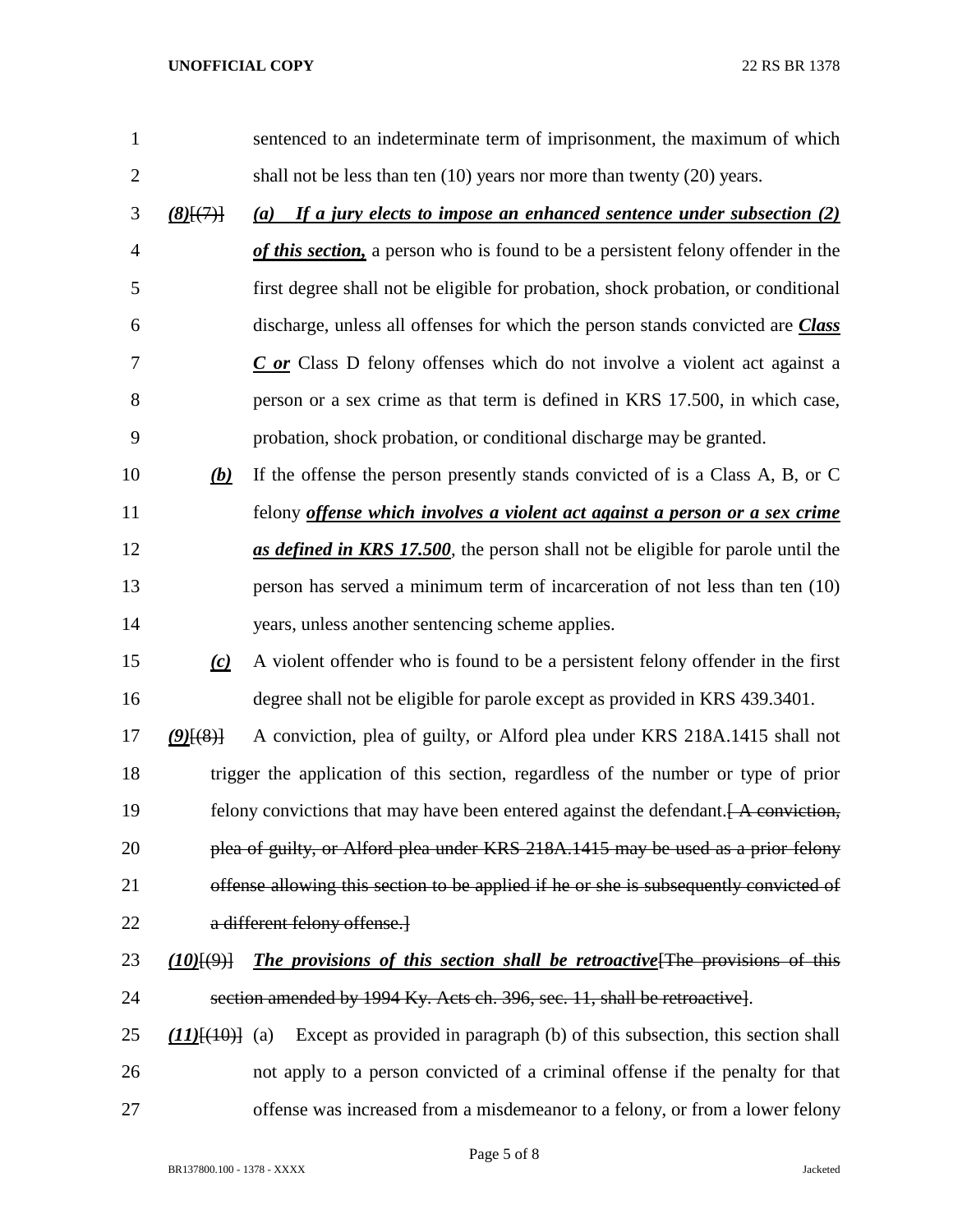| $\mathbf{1}$   |     | classification to a higher felony classification, because the conviction                |
|----------------|-----|-----------------------------------------------------------------------------------------|
| $\overline{2}$ |     | constituted a second or subsequent violation of that offense.                           |
| 3              |     | (b)<br>This subsection shall not prohibit the application of this section to a person   |
| $\overline{4}$ |     | convicted of:                                                                           |
| 5              |     | A felony offense arising out of KRS 189A.010, 189A.090, 506.140,<br>1.                  |
| 6              |     | 508.032, 508.140, or 510.015; or                                                        |
| 7              |     | 2.<br>Any other felony offense if the penalty was not enhanced to a higher              |
| 8              |     | level because the Commonwealth elected to prosecute the person as a                     |
| 9              |     | first-time violator of that offense.                                                    |
| 10             |     | Section 2. KRS 439.3405 is amended to read as follows:                                  |
| 11             | (1) | Notwithstanding any statute eliminating parole or establishing minimum time for         |
| 12             |     | parole eligibility for a certain class or status of offender, including KRS             |
| 13             |     | 439.340(11), 439.3401, 532.080(8)[(7)], and 533.060, the board, with the written        |
| 14             |     | consent of a majority of the full board, may review the case of any prisoner and        |
| 15             |     | release that prisoner on parole despite any elimination of or minimum time for          |
| 16             |     | parole eligibility, when the prisoner has a documented terminal medical condition       |
| 17             |     | likely to result in death within one (1) year or severe chronic lung disease, end-stage |
| 18             |     | heart disease, severe neuro-muscular disease such as multiple sclerosis; or has         |
| 19             |     | severely limited mobility as a result of stroke, disease, or trauma; or is dependent on |
| 20             |     | external life support systems and would not pose a threat to society if paroled.        |
| 21             | (2) | Medical information considered under this section shall be limited to the medical       |
| 22             |     | findings supplied by Department of Corrections medical staff. The medical staff         |
| 23             |     | shall provide in writing the prisoner's diagnosis and prognosis in support of the       |
| 24             |     | conclusion that the prisoner suffers from a terminal medical condition likely to        |
| 25             |     | result in death within one (1) year or because of the conditions set forth in           |
| 26             |     | subsection (1) of this section he or she is substantially dependent on others for the   |
| 27             |     | activities of daily living.                                                             |
|                |     |                                                                                         |

Page 6 of 8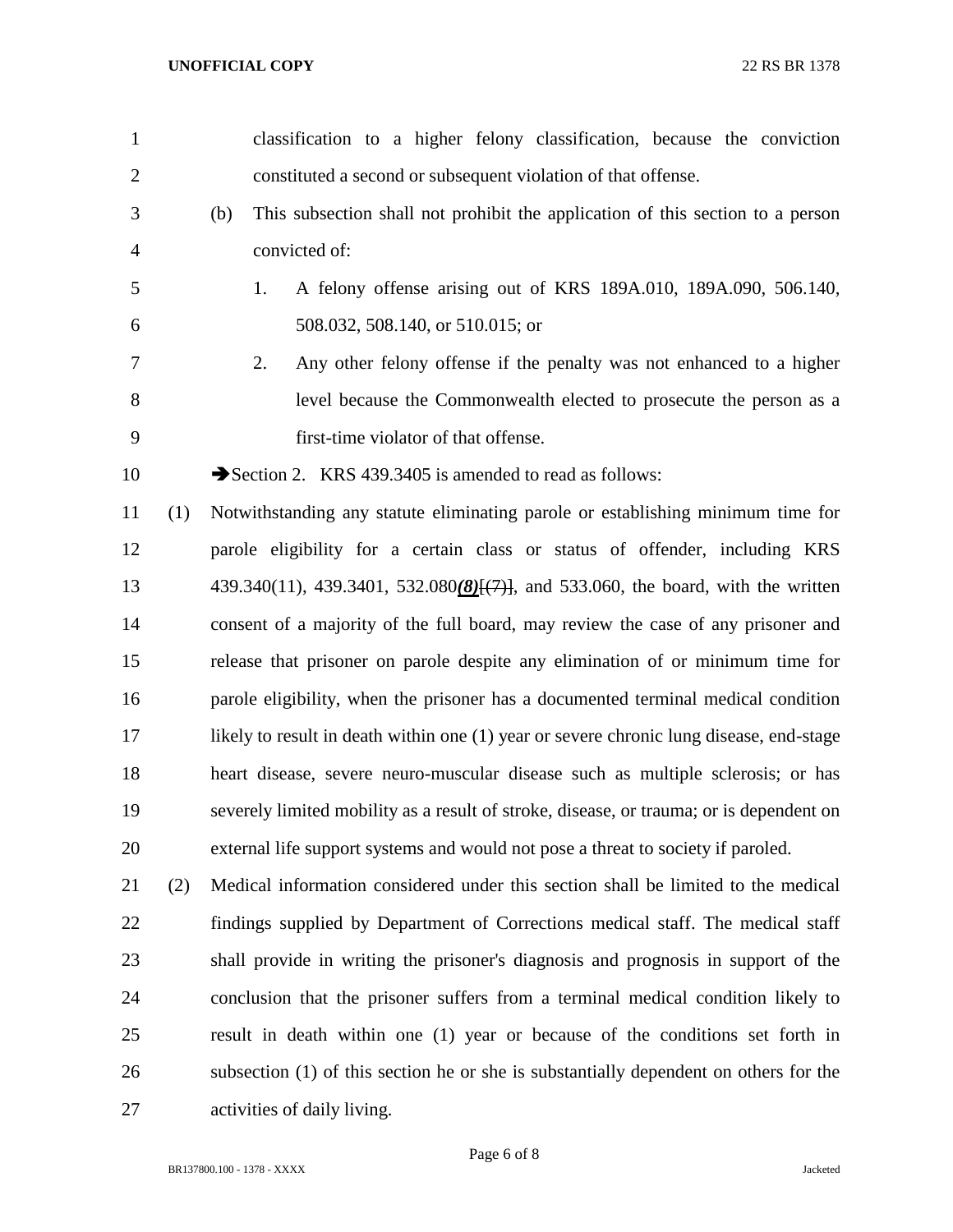(3) The medical information prepared by the Department of Corrections medical staff under this section shall be forwarded to the medical director of the Department of Corrections who shall submit that information and a recommendation for or against parole review under this section to the commissioner of the Department of Corrections or his or her designee. With the approval of the commissioner of the Department of Corrections, a request for parole review under this section, along with the medical information and medical director's recommendation, shall be submitted to the board.

 (4) Medical information presented under this section shall be considered along with other information relevant to a decision regarding the granting of parole and shall not constitute the only reason for granting parole.

- (5) Notwithstanding KRS 439.340(5), in addition to or in conjunction with each review conducted under subsection (1) of this section for any prisoner convicted of a Class A or B felony, or of a Class C felony involving violence or a sexual offense and prior to the granting of parole to any such prisoner, the Parole Board shall conduct a hearing of which the following persons shall receive not less than fifteen (15) nor 17 more than thirty (30) days' notice:
- (a) The Commonwealth's attorney, who shall notify the sheriff of every county and the chief of police of every city and county in which the prisoner committed any Class A, B, or C felony for which he or she is imprisoned; and
- (b) All identified victims of the crimes or the next of kin of any victim who is deceased.
- Notice to the Commonwealth's attorney shall be by mail, fax, or electronic means, at the discretion of the board, and shall be in a manner that ensures receipt at the Commonwealth attorney's business office. Notices received by chiefs of police and sheriffs shall be posted in a conspicuous location where police employed by the department may see it. Notices shall be posted in a manner and at a time that will